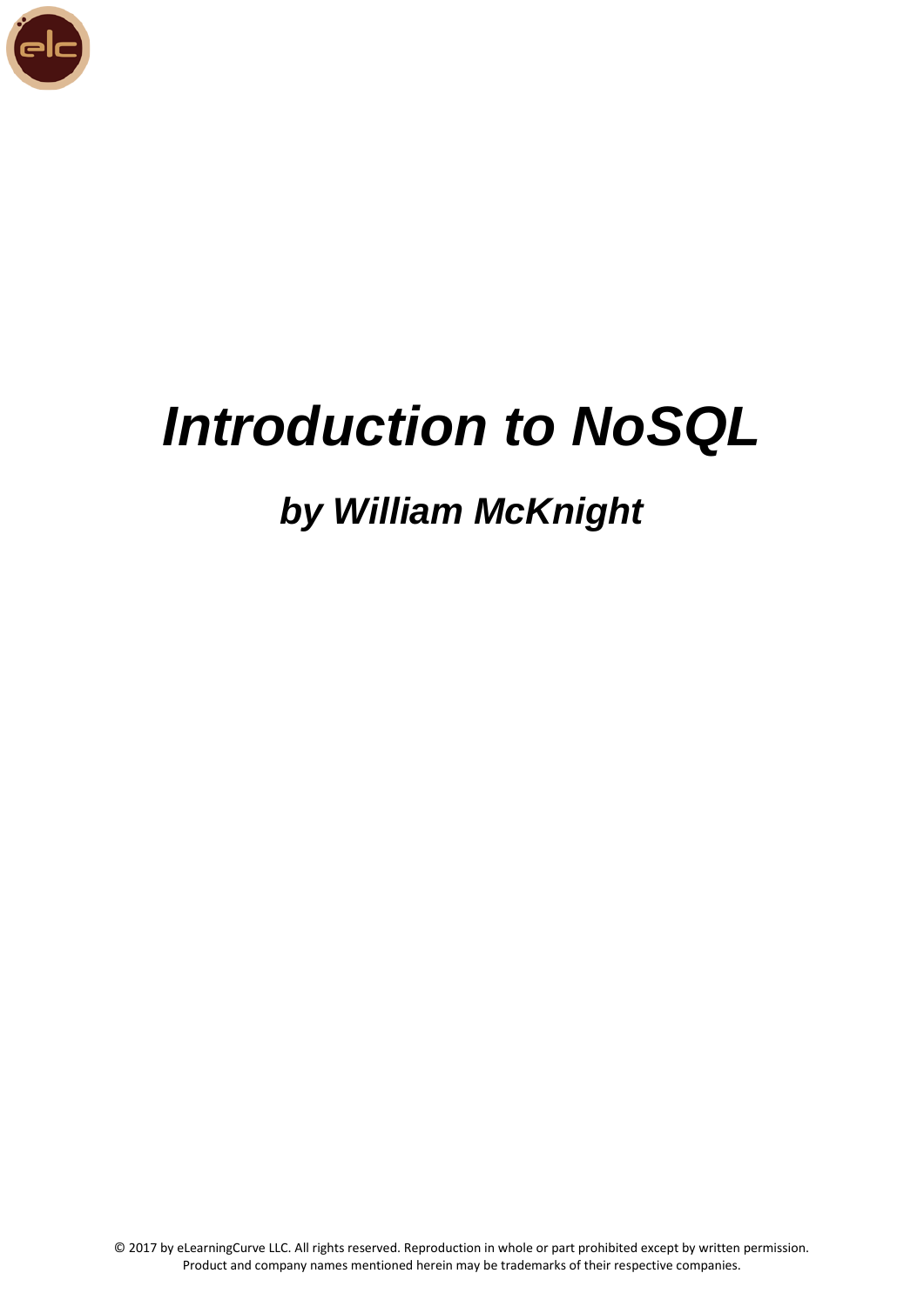

# *Module 0. About the Course (8 min)*

#### *Module 1. Big Data Overview and Common Themes (49 min)*

- *Overview*
- *No More One Size Fits All*
- *The No Reference Architecture*
- *The Relational Database Data Page*
- *What Does Big Data Mean?*
- *Google Search Trends*
- *Why the Sudden Explosion of Interest*
- *What Happens in an Internet Minute?*
- *Sensors Data*
- *Customer Demands Drive Technology*
- *New Data Types*
- *Benefits of JSON*
- *Why NoSQL for Big Data?*
- *ACID*
- *Hadoop, MapReduce and Big Data*
- *Why NoSQL Not Hadoop for Operations*
- *MapReduce Part 1 & 2*
- *Scale Up vs. Scale Out*
- *DFS Block Placement Example*
- *File System Summary*

### *Module 2. NoSQL History and Jargon (17 min)*

- *Overview*
- *NoSQL Inspirations*
- *NoSQL History*
- *Google MapReducer Paper*
- *Google Bigtable Paper*
- *Memcached*
- *Schemaless*
- *Keeping it Simple*
- *CAP Theorem Part 1 & 2*
- *Automatic Sharding*
- *NoSQL Node Specification*

### *Module 3. Enablers for NoSQL (19 min)*

- *Overview*
- *Data Integration*
- *Data Visualization*
- *Infrastructure Strategy, Including Cloud*
- *Traditional Data Modeling*
- *Data Modeling for NoSQL*
- *NoSQL is for Applications, Not DW or ERP*
- *NoSQL Schemaless Data Modeling*
- *Force Fitting Unstructured Data into RDBMS*
- *NoSQL Modeling from RDBMS*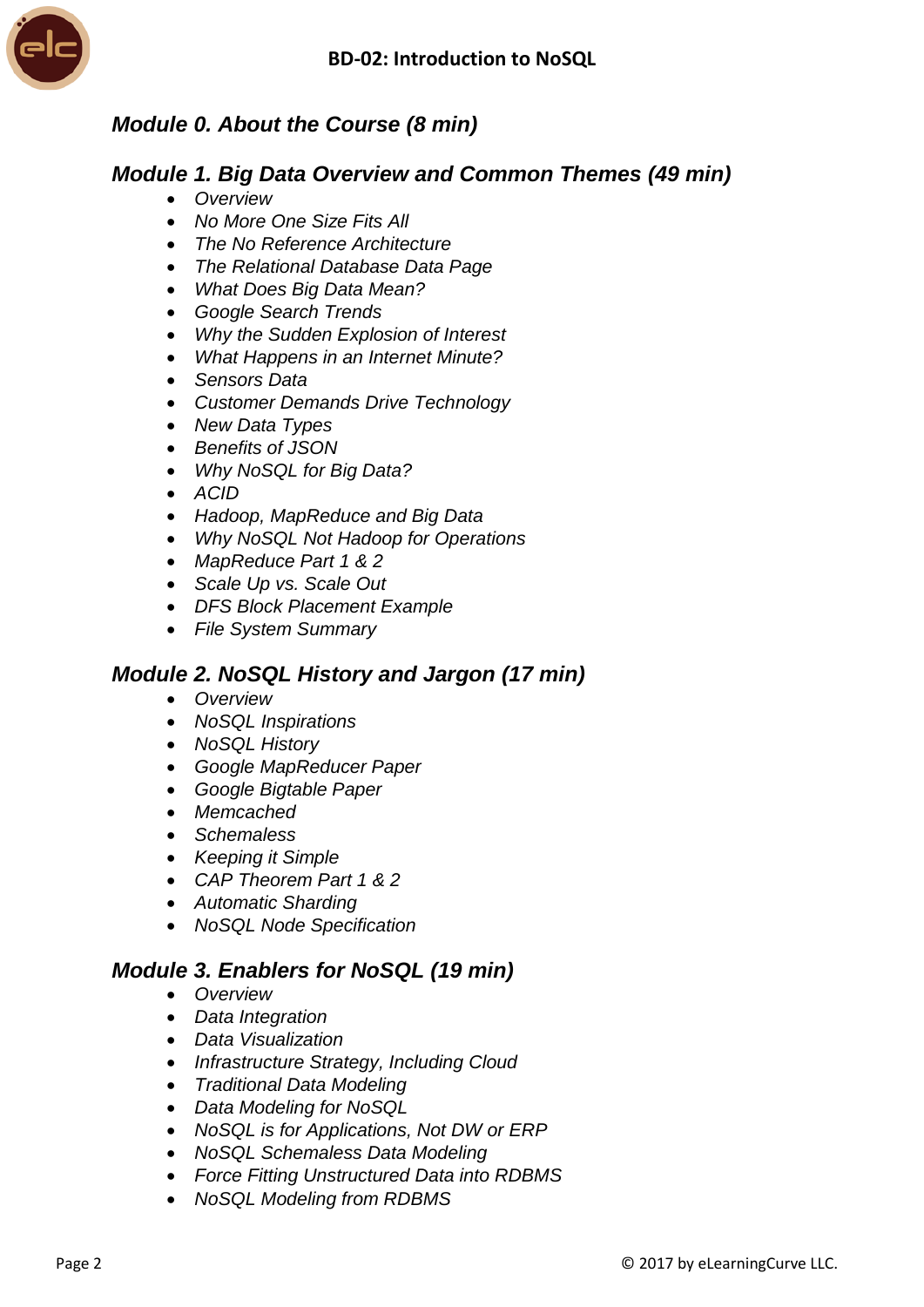

- *Security Concerns*
- *Easing Into Change*
- *What Will Motivate IT to Adopt NoSQL?*

## *Module 4. NoSQL Data Models (49 min)*

- *Overview*
- *Data Types and NoSQL Data Models*
- *Key Value Stores*
	- o Key Value Stores
	- o Technical Characteristics
	- o Key Value Stores Are Good For…
	- o Leading Vendors
	- o Mapping RDBMS Knowledge
	- o Key Value Stores: Poor Uses
- *Document Stores*
	- o Document Oriented Databases
	- o Technical Characteristics
	- o Document Oriented Databases are Good For…
	- o Leading Vendors
	- o JSON Document Example
	- o Mapping RDBMS Knowledge
	- o Detailed Look at Couchbase
	- o Couchbase Server
	- o Key Capabilities
	- o Couchbase Data
	- o Couchbase Can Be Either…
	- o Storing and Retrieving Documents
	- o Auto Sharding
	- o Write Operations
	- o Mulit-Node Operations
	- o Sample Operations
	- o Optimistic Concurrency with CAS
- *Column Stores*
	- o Column Stores Are Good For…
	- o Leading Vendors
	- o Column Stores Example
	- o Mapping RDBMS Knowledge
	- o Column Stores Poor Uses
	- o Cassandra Background
	- o Detailed Look at Cassandra
	- o Cassandra Insert and Delete
	- o Use Cases
	- o Run Options
	- o Quick Look at HBase
- *Operational Big Data Platform Solution*
- *Multiple NoSQL Solutions Working Together*

### *Module 5. Relationship Model: Graph Oriented (68 min)*

- *Overview*
- *The Graph Database Revolution*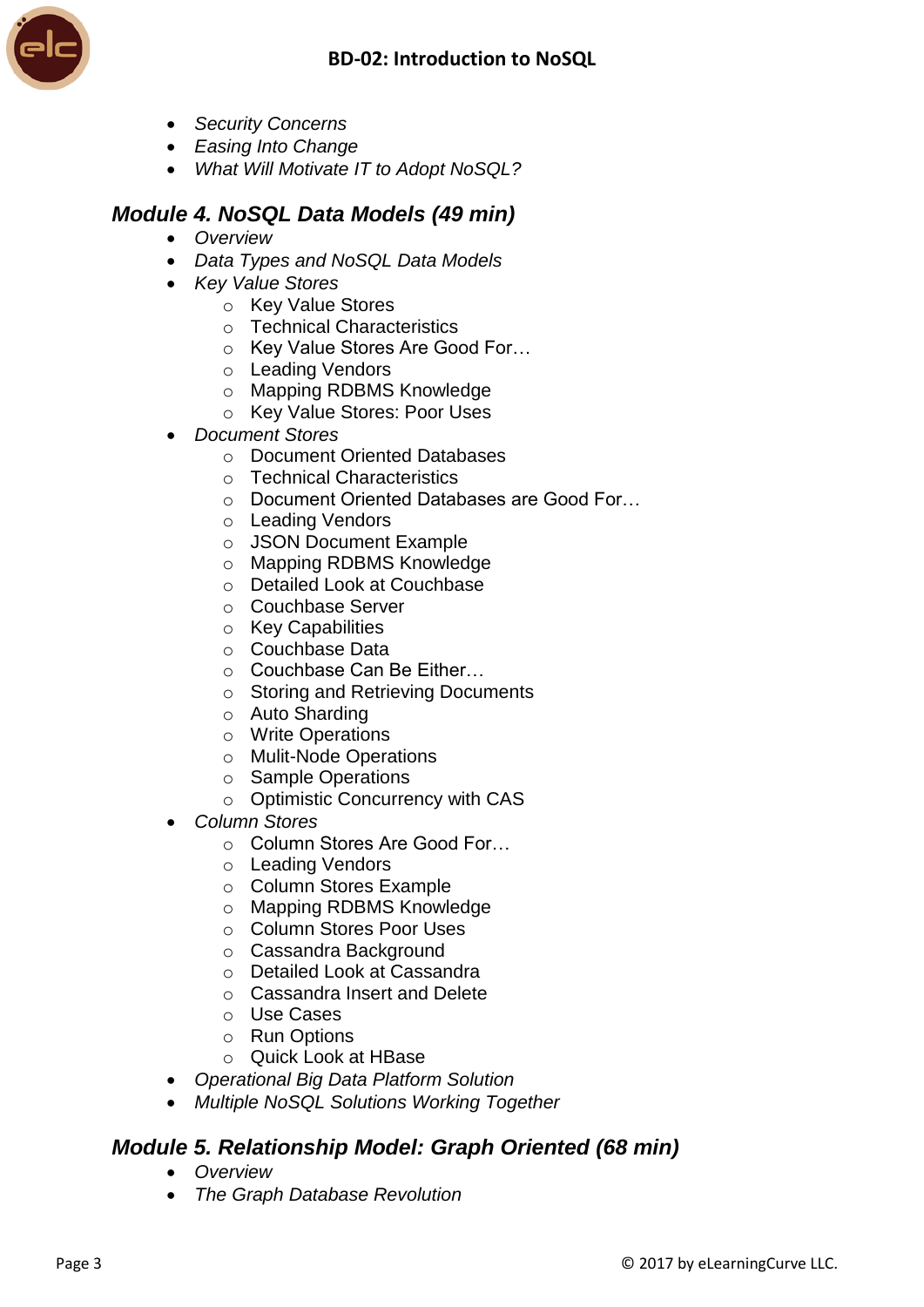



- *Relationship Data*
	- o Realizing Value from Data Relationships in Consumer Web
	- o High Business Value in Data Relationships
	- o Unlocking Value from your Data Relationships
	- o Relational DB's Can't Handle Data Relationships Well
	- o Other SQL Databases Don't Handle Data Relationships
	- o Use the Right Database for the Right Job
	- o Value From Data Relationships: Common Use Cases
	- o What Can be Vertices? Find the Network
	- o What Can be Edges?
- *Graph Algorithms*
	- o Page Rank
	- o Page Rank: After First Results
	- $\circ$  Page Rank: Start of 2<sup>nd</sup> Iteration
	- $\circ$  Page Rank: After 2<sup>nd</sup> Iteration
	- $\circ$  Page Rank: After 3<sup>rd</sup> Iteration
	- o Page Rank Iterations
	- o Page Rank: 20 Iterations Until Convergence
	- o Betweenness
	- o Closeness
	- o Eigen Centrality
	- o Clustering Coefficient
	- o Loopy Belief Propagation
- *Use Cases*
	- o Great Questions for Graph Databases
	- o The Ripple Effect
	- o Bid Pricing
	- o Pricing Competitively
	- o Healthcare Fraud
	- o The Small World Network Model
	- o Resource Flow
	- o Cargo/Traffic Management
	- o Optimizing Transit Duration
	- o Social Network Analysis
	- o Telecommunications
	- o Financial Fraudulent Detection
	- o Plant Science
- *Graph Modeling*
	- o Re-Imagine Your Data as a Graph
	- o The Whiteboard Model is the Physical Model
	- o The Domain Model
	- o The Property Graph Model
	- o Relational Versus Graph Models
	- o Actions
- *Property Graph Databases*
	- o Property Graph Model Components
	- o Table (FKs)-[:BECOME]->(Relationships)
	- o Relationship Properties
	- o Graph Query Language: Cypher
	- o Representing Data in the Graph
	- o Express Complex Relationship Queries